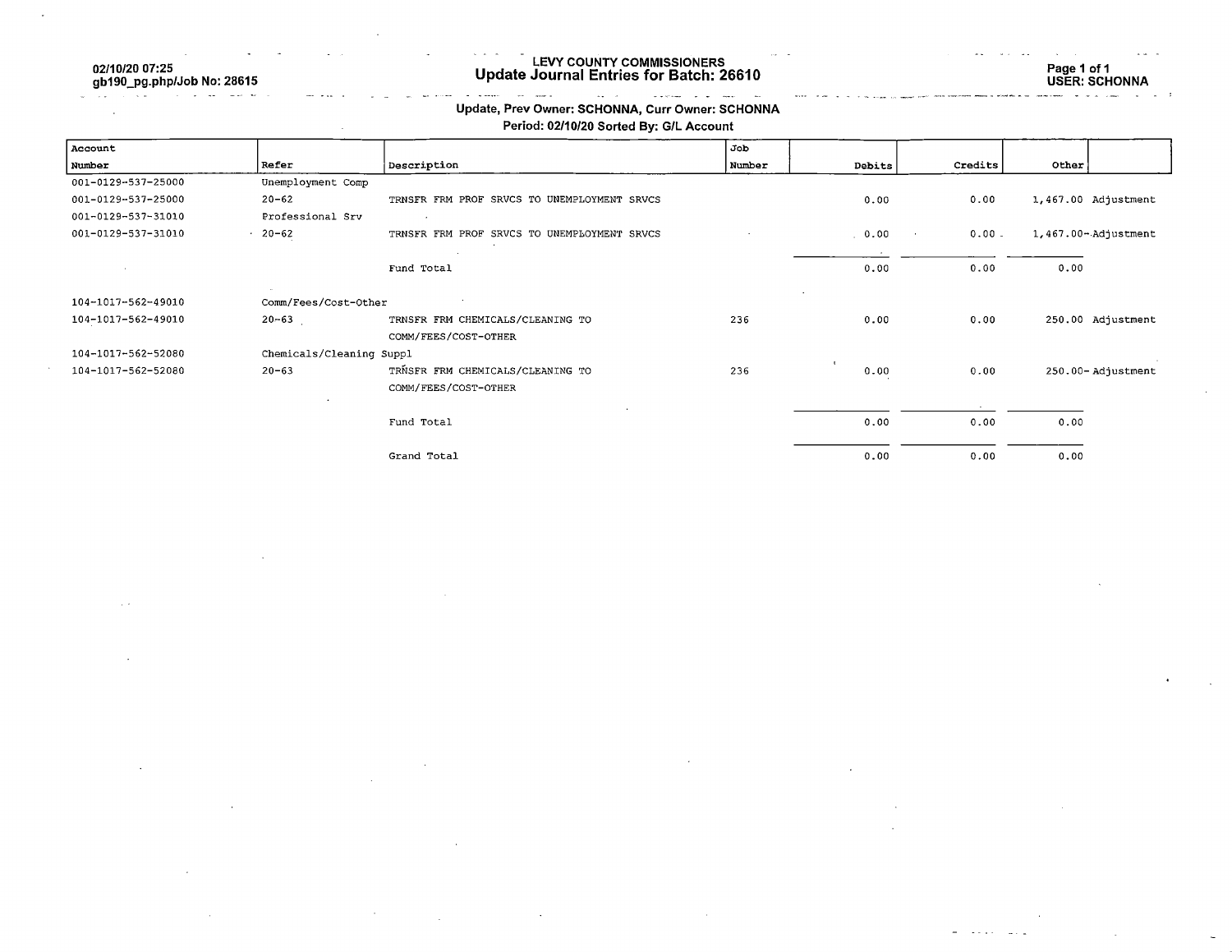FINANCE ONLY - BA# 20-62

# LEVY BOCC BUDGET AMENDMENT FORM

Email to: LEVYFINANCE@LEVYCLERK.COM

|                                                                                                                                      |                                                                                        | One-Time or Recurring? |  |  |
|--------------------------------------------------------------------------------------------------------------------------------------|----------------------------------------------------------------------------------------|------------------------|--|--|
| Requesting<br>Department / Office:                                                                                                   | 0129 CO AGENT                                                                          | One-time               |  |  |
| Move Money from 001-0129-537-31010 Professional Services to 001-0129-537-25000<br>Explanation /<br>Unemployment Comp<br>Description: |                                                                                        |                        |  |  |
|                                                                                                                                      |                                                                                        | Grant Match?           |  |  |
| <b>SOURCE of Funds</b><br>and Required<br><b>APPROVAL</b> level:                                                                     | Reducing Expenses (Inter-Department) - Dept Head(s)<br>AND County Coordinator Approval | $\sim$ $^{-1}$         |  |  |
| NOTE ALL COMMITMENTS RECURRING MULTIPLE FISCAL YEARS REQUIRE BOCC APPROVAL.<br>Approved?                                             |                                                                                        |                        |  |  |
| <b>BOCC Meeting Date</b><br>(if Necessary)                                                                                           |                                                                                        |                        |  |  |

| Account Number     |  | <b>BUDGET AMENDMENT DETAIL</b><br>Description |        |  | Increase (Decrease) |              |  |
|--------------------|--|-----------------------------------------------|--------|--|---------------------|--------------|--|
| 001-0129-537-31010 |  | Professional Services                         |        |  | \$                  | (1, 467)     |  |
|                    |  | 001-0129-537-25000 Unemployment Services      | in a f |  | \$                  | 1,467        |  |
| $\pm$              |  |                                               |        |  |                     |              |  |
|                    |  | 素。                                            |        |  |                     |              |  |
|                    |  |                                               |        |  |                     |              |  |
|                    |  |                                               |        |  |                     |              |  |
|                    |  |                                               |        |  |                     | 1202         |  |
| m,                 |  |                                               | كري    |  |                     | لىد<br>$\Xi$ |  |
|                    |  |                                               |        |  |                     | Ι.<br>57     |  |
|                    |  |                                               |        |  |                     |              |  |
|                    |  | Ŵ                                             |        |  |                     | 궆            |  |
| $\{z_{\alpha}\}$   |  |                                               |        |  |                     | بن           |  |
| أوردد              |  |                                               |        |  |                     | CO.<br>أورده |  |
|                    |  | ÷ø,                                           |        |  |                     |              |  |

Net Increase (Decrease) in USES: \$

|                                           |             | ADDITIONAL REVENUES/SOURCES ONLY IN THIS SECTION: |                     |  |  |
|-------------------------------------------|-------------|---------------------------------------------------|---------------------|--|--|
| <b>Account Number</b>                     | Description |                                                   | Increase (Decrease) |  |  |
|                                           |             |                                                   |                     |  |  |
|                                           |             |                                                   |                     |  |  |
|                                           |             |                                                   |                     |  |  |
| š.                                        |             |                                                   |                     |  |  |
|                                           |             | Net Increase (Decrease) in SOURCES: \$            |                     |  |  |
|                                           |             | DOES BUDGET AMENDMENT BALANCE?                    | <b>YES</b>          |  |  |
| DEPARTMENT<br>HEAD:                       |             |                                                   |                     |  |  |
| <b>COUNTY</b><br>COORDINATOR:             |             |                                                   |                     |  |  |
| <b>CLERK OR FINANCE</b><br><b>OFFICER</b> |             |                                                   |                     |  |  |

 $\mathcal{A}^{\mathcal{A}}$ 

 $\mathcal{U}$ 

T

 $\int_0^\infty$  $\sqrt{1}$ 

 $\overline{\phantom{a}}$